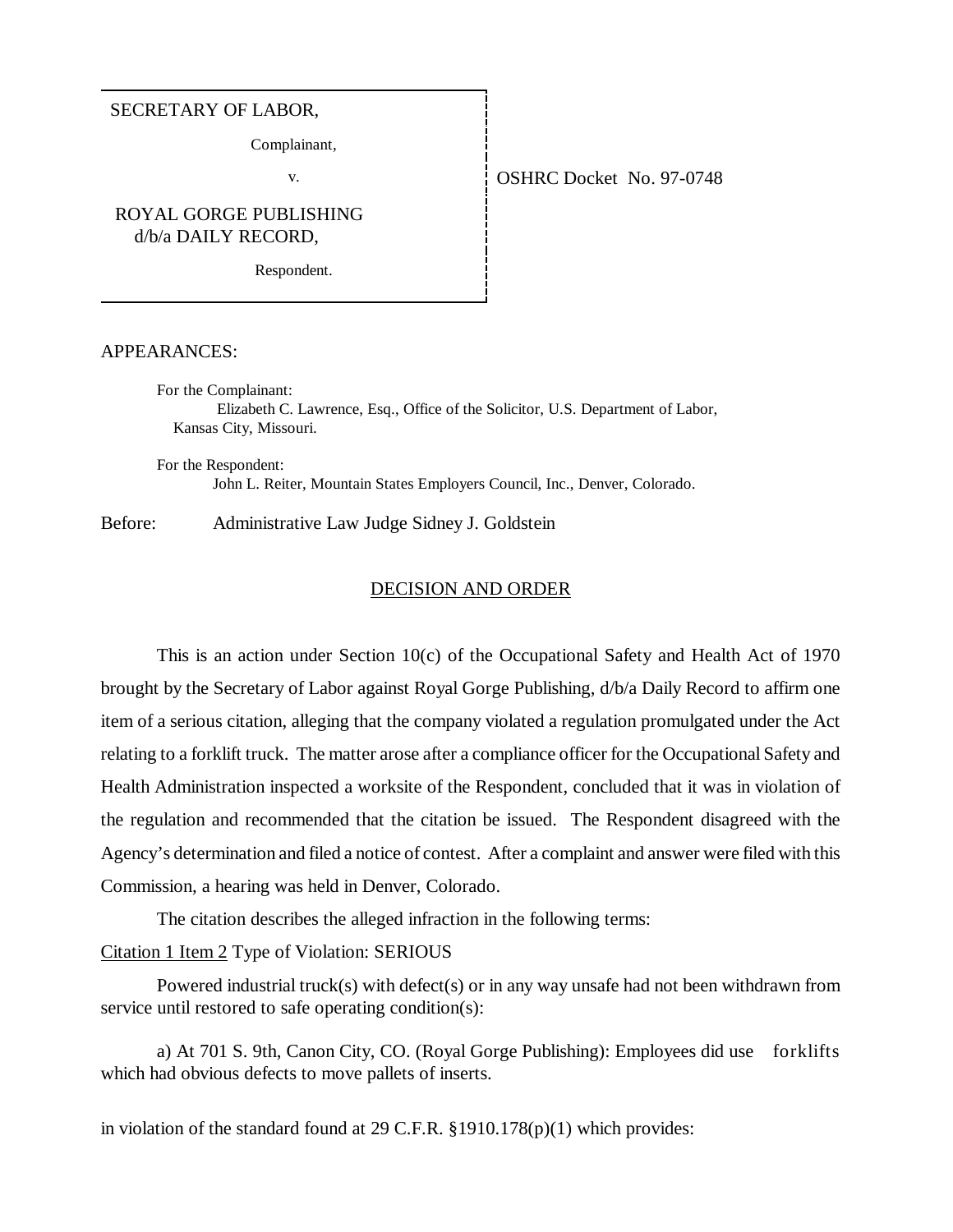(p) *Operation of the truck.* (1) If at any time a powered industrial truck is found to be in need of repair, defective, or in any way unsafe, the truck shall be taken out of service until it has been restored to safe operating condition.

At the hearing the compliance officer testified that he examined one of Respondent's forklift trucks. As a result of his investigation he found the brakes to be in proper operating order. However, he noted that insulation on the electrical and hydraulic cables was damaged; that the insulation on the electrical cable connecting the motor to the battery was cut and copper wire was exposed; that black electrical tape was applied to nicks and cuts; that there were cuts in the outer lining of hydraulic lines; and that he believed there was a risk of explosion if gases accumulated in the battery.

Upon more detailed examination the officer agreed that his report made no mention of explosions or danger of shock hazards. He also found no lack of integrity to underlying hydraulic lines.

The Respondent's production superintendent testified that the first person using the forklift truck daily checked to make sure the vehicle was in proper working order. Another employee did weekly maintenance. In addition, the company has a contract with De Loss Industries, a forklift maintenance organization, which serviced the machine periodically and whenever needed. Indeed, the vehicle was serviced a few days before the inspection. Although the compliance officer noted gouges in the outer covering of hydraulic lines, the particular hoses were used only for optional accessory attachments. Other hoses actually provided hydraulic power, and therefore there was no hazard in that connection. Further, there was no problem with wire cables bringing current to the battery, and no leaks were observed.

Mr. John Harmon, the owner of the forklift maintenance company, testified that he has been in this field for about 35 years. He confirmed that his company serviced the forklift truck a few days before the inspection. The hoses were tested, and no ruptures were found. Their outer casting was made of hard plastic which protected the inner linings of the cables. Other hoses were also in good condition. The smaller set of wires carried approximately 24 volts in contrast to the 120 volts in the ordinary household. Wires which connected the controls contained no breaks. Battery gases could cause trouble if not filled with water, but the battery in the forklift truck was filled; as a result there were no gases formed and therefore arcing or sparking of cables was practically non-existent. Indeed, in all his experience he never heard of a battery exploding because wires touched or caused a spark. There was no structural damage to linings which protected the hydraulic hose. Some cuts were covered with tape, but they were insufficient to take the vehicle out of service.